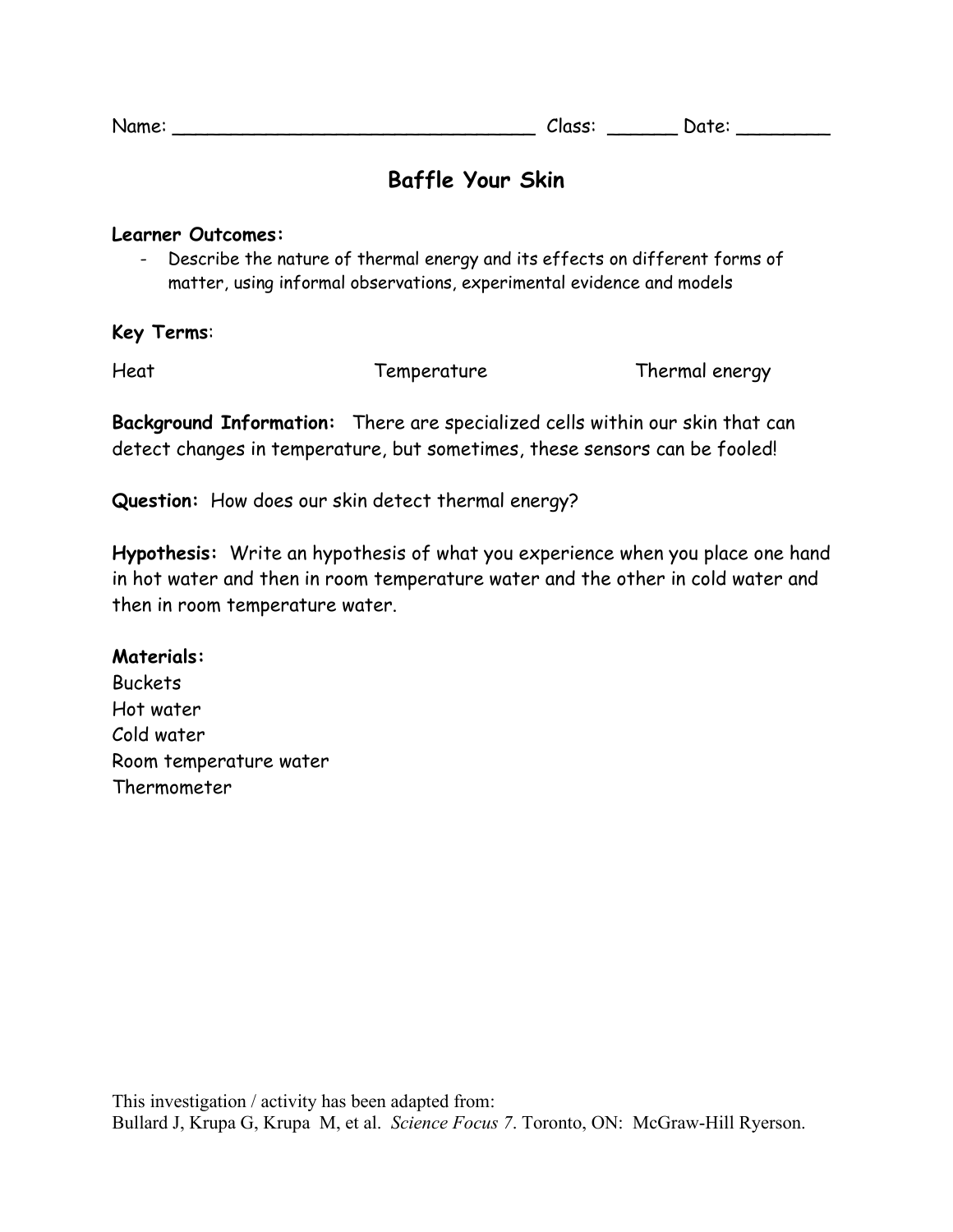### **Procedure:**

- 1. Half fill one bucket with warm water, one bucket with cold water and one bucket with room temperature water. Record the temperatures in each bucket.
- 2. Put one hand in the cold water bucket and the other in the warm water bucket for 1 minute. Record what you experience.
- 3. Quickly put both hands in the bucket of room temperature water. Record how each hand feels.
- 4. Repeat steps 2 and 3 but switch hands. Record your observations.

## **Observations:**

### **Analysis:**

- 1. What was the manipulated variable in this experiment?
- 2. What was the responding variable?
- 3. Were your hands able to detect the actual temperature of the water? Explain.
- 4. What do you think your hands were able to detect?

This investigation / activity has been adapted from: Bullard J, Krupa G, Krupa M, et al. *Science Focus 7*. Toronto, ON: McGraw-Hill Ryerson.